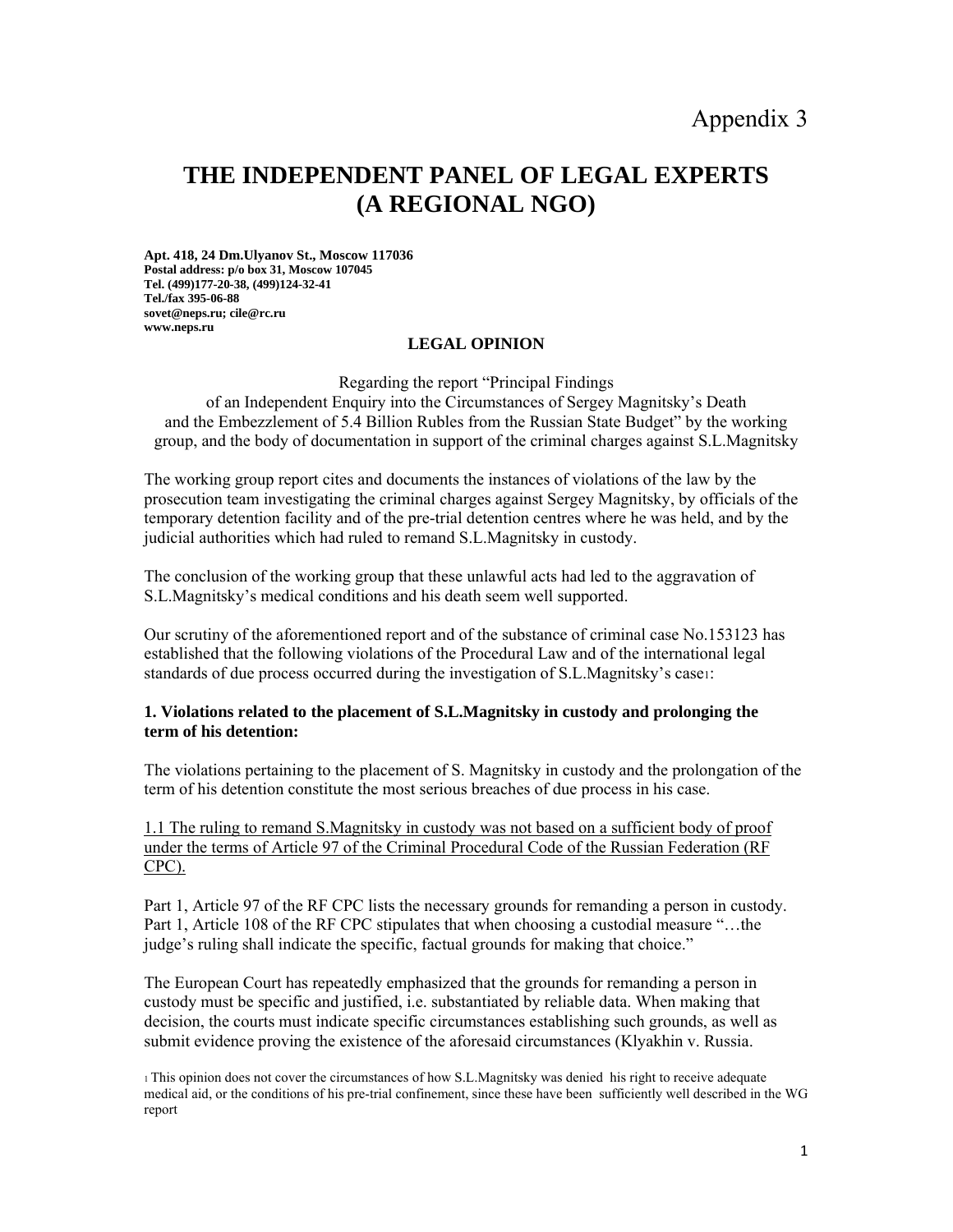The 30 November, 2004, Decision of the European Court of Human Rights.).

Contrary to the provisions of sub-clause "с", § 1, Article 5 of the European Convention and Part 1, Article 108 of the RF CPC, the warrant issued by the judge of the Tverskoy Court of Moscow did not cite any specific grounds in support of the decision to remand S.L.Magnitsky in custody, nor did it supply any credible evidence that such grounds existed.

The warrant issued by the judge of the Tverskoy District Court of Moscow, S.G.Podoprigorov, on November 26, 2008, lists the following circumstances as the grounds for the placement of S.L.Magnitsky in custody:

1) The charge of having committed premeditated serious offences;

2) "S.L.Magnitsky has taken steps to lean on witnesses; he has sought to impede the progress of the investigation;"

3) The accused may try to escape from the prosecution and the court.

However, the circumstances cited by the court cannot be regarded as the grounds for applying a custodial measure under the terms of the RF CPC due to the following reasons:

Firstly, the charge of a serious offence is not in itself a justification for remanding the person in custody, and it cannot be used in support of the claim that the accused intends to escape from the prosecution. Pursuant to Article 99 of the RF CPC, such an intent shall only be taken into account by a court when the court is satisfied that sufficient grounds exist to place a person in custody, and not with the view to establishing such grounds.

The European Court of Human Rights holds the same view:

In its ruling of November 30, 2004, in the case of Klyakhin v. the Russian Federation, the Court reiterates that "…although the severity of a possible sentence plays an important role, the seriousness of the charge cannot in itself serve as the justification for a lengthy term of pre-trial detention"(paragraph 65).

The decision of the European Court of July 24, 2003, in the case of Smirnova v. Russia stresses that "…the risk that the accused may escape justice cannot be determined solely by the severity of a possible sentence."

Secondly, the court's conclusion that "S.L.Magnitsky has taken steps to lean on witnesses" and "sought to impede the progress of the investigation" is unspecific. The judge's warrant makes no mention whatsoever as to which witnesses exactly the accused tried to lean on, or exactly in what manner he tried to impede the progress of the investigation. It is clear that such a claim cannot be regarded as "specific" (Part 1, Article 108 of the RF CPC).

Furthermore, the documents submitted by the prosecution in support of the aforesaid unspecific claim had no procedural value; they did not constitute evidence and, moreover, were in conflict with the concrete evidence that had been presented under this case.

Thus, the head of the investigation team cites, in support of his claim that the accused tried to impede the progress of the investigation, the report by Mr A.A.Krechetov, a Senior Police Investigator, according to which "…S.L.Magnitsky sought, in every possible way, to impede the search (of his apartment) and tried to conceal certain objects and documents". However, a claim of this nature can be only substantiated by a respective Record of the investigative action, and not by a report. Meanwhile, the Record of the search in question makes no mention of any improper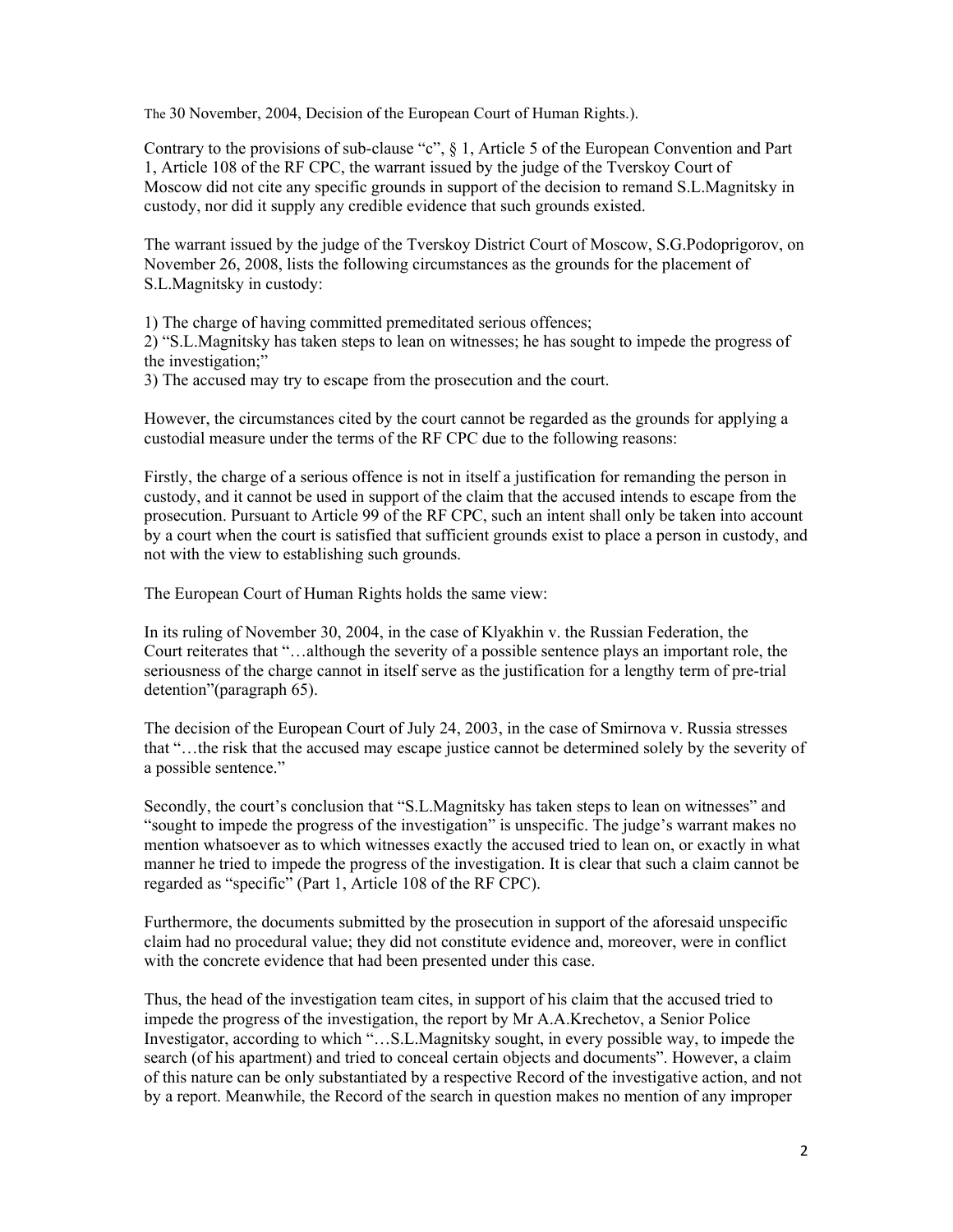actions on the part of S.L.Magnitsky, and indeed Senior Police Investigator A.A.Krechetov signed that Record without adding any comments.

The court's conclusion that the accused might try to escape from the investigation and the court is equally unsubstantiated. To support this latter claim, the prosecution refers to either "operational findings," likewise of no procedural value, or to reports drawn by members of the investigation team itself. Thus, the court received a report by a member of the investigation team, D.M.Tolchinsky, referring to "the operational findings" that S.L.Magnitsky was intending to bring pressure to bear on the witnesses to make them give false testimony.

By presenting these documents to the court, the prosecution acted in direct violation of Part 1, Article 108 of the RF CPC, according to which the results of investigative actions not conforming to the indicia of evidence may not be used to justify the grounds for an arrest. The report of a police investigator containing assertions without reference to the source of the information does not satisfy the requirements of Clause 2, Part 2, Article 75 of the RF CPC, and is altogether inadmissible as evidence in criminal proceedings.

The lack of credibility with respect to the documents used to justify the court's conclusion concerning S.L.Magnitsky's intention to escape became immediately obvious during the court sessions themselves.

Thus, to justify the proposed choice of judicial action applied to S.L.Magnitsky, Investigator O.F.Silchenko presented to the court his evidence to the effect that S.L.Magnitsky was in the process of obtaining a UK visa. In the course of his presentation, the Investigator referred to a certificate issued by the Economic Security Service of the FSB on 24 November 2008, which stated that S.L.Magnitsky was in possession of his external passport and was taking steps to obtain a British visa.

At the same time, Investigator O.F.Silchenko could not possibly be unaware of the fact that S.L.Magnitsky's external passport had been seized during the search of his apartment on November 24, 2008, a fact duly noted in the Record of the search. S.L.Magnitsky's defence team had received an official letter from the British Embassy certifying that S.L.Magnitsky did not submit any documents to request a UK visa.

However, despite the obviously unreliable nature of the information submitted by the investigation team, the court recognized the existence of sufficient grounds for remanding S.L.Magnitsky in custody.

Therefore, S.L.Magnitsky was taken into custody in the absence of lawful and sufficient grounds for doing so.

The Criminal Judicial Board of the Moscow City Court, having in essence failed to examine a single argument of the appeal filed by the defense in response to that warrant, left the latter without change.

1.2 In considering the matter of remanding S.L.Magnitsky in custody, the court had failed to take into account the evidence permitting the choice of a more lenient measure.

Clause 2, Decree No. 22 of 29 October, 2009, "On the court practice of applying judicial measures, such as remanding in custody, securing a pledge and placing under house arrest" by the Plenary Session of the RF Supreme Court, emphasizes that the choice of a custodial measure shall be made only where a more lenient action cannot be applied.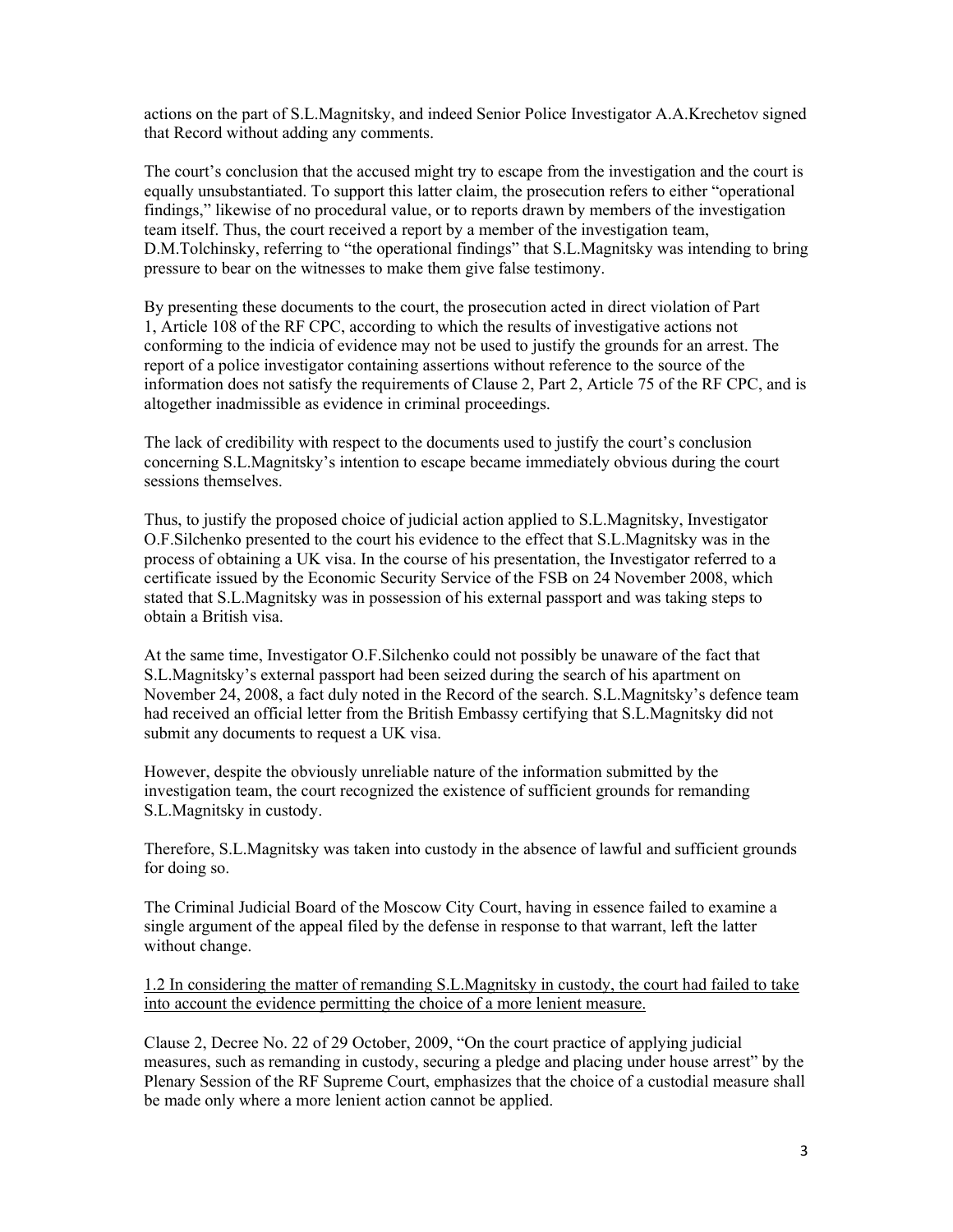Contrary to this provision, the judge's warrant for placing S.L.Magnitsky in custody does not contain any arguments whatsoever as to why a more lenient measure may not apply.

Meanwhile, the defense had repeatedly referred in court to the existence of such alternatives (the possibility of applying a pledge).

The court's disregard for the state of S.L.Magnitsky's health presents one more reason why his detention should be considered illegitimate.

S.L.Magnitsky suffered from serious afflictions that could not be adequately diagnosed or treated at the pre-trial detention centre.

Both in court and in his appeal, the appellant had advanced arguments as to the illegitimacy of his detention. However, both the district court and the Moscow City Court failed to justify their decisions not to take these arguments into consideration.

In its ruling in the case of Khudobin v. Russia, the European Court concluded that the provisions of Article 5 of the European Convention had been breached, since " …the court decisions gave no grounds for remanding the appellant in custody. Meanwhile, such factors as Khudobin's age, his health issues, the absence of a criminal record, the fact that he had a permanent abode, that he was a family man all mitigated in favour of giving serious consideration to his petitions to be released from prison. " Since the failure by the court to name any grounds for the prisoner's continued detention in its decisions was no accident, but rather represented an accepted practice in reviewing petitions for release from custody, the European Court ruled that the detention of the appellant was unjustified and did not comply with Article 5(3) of the Convention, which provides for the possibility of release prior to the trial (*Khudobin v. Russia*, *108*).

It is clear that the aforesaid ruling by the European Court fully applies to the case of S.L.Magnitsky.

In addition, S.L.Magnitsky's detention, given the poor state of his health, ran contrary to Article 3 of the European Convention because his treatment was inhumane and undermined his dignity.

The European Court defines inhumane treatment as treatment causing extreme physical and/or moral suffering.

To be considered in conflict with the provisions of Article 3, bad treatment needs to be qualified as having reached a minimum level of cruelty. Deciding when this minimum level has been reached depends on all the circumstances of the case, including the duration of such treatment, its impact on the victim's physical or mental health and, in some cases, the gender, age and the general state of health of the victim of such treatment. (Raninen, 55).

In its ruling in the case of Khudobin v. Russia, the European Court concluded that Article 3 of the European Convention had been breached, since "the appellant was HIV-positive, suffered from a psychiatric disorder; because his detention further aggravated his suffering, while the failure to extend him timely and competent medical aid led to his physical suffering along with imparting a strong sense of vulnerability."

It is obvious that this view equally holds in the case of S.L.Magnitsky, who had been long held in similar conditions of detention, suffered from a serious illness, and was unable to receive adequate medical assistance at the remand centre.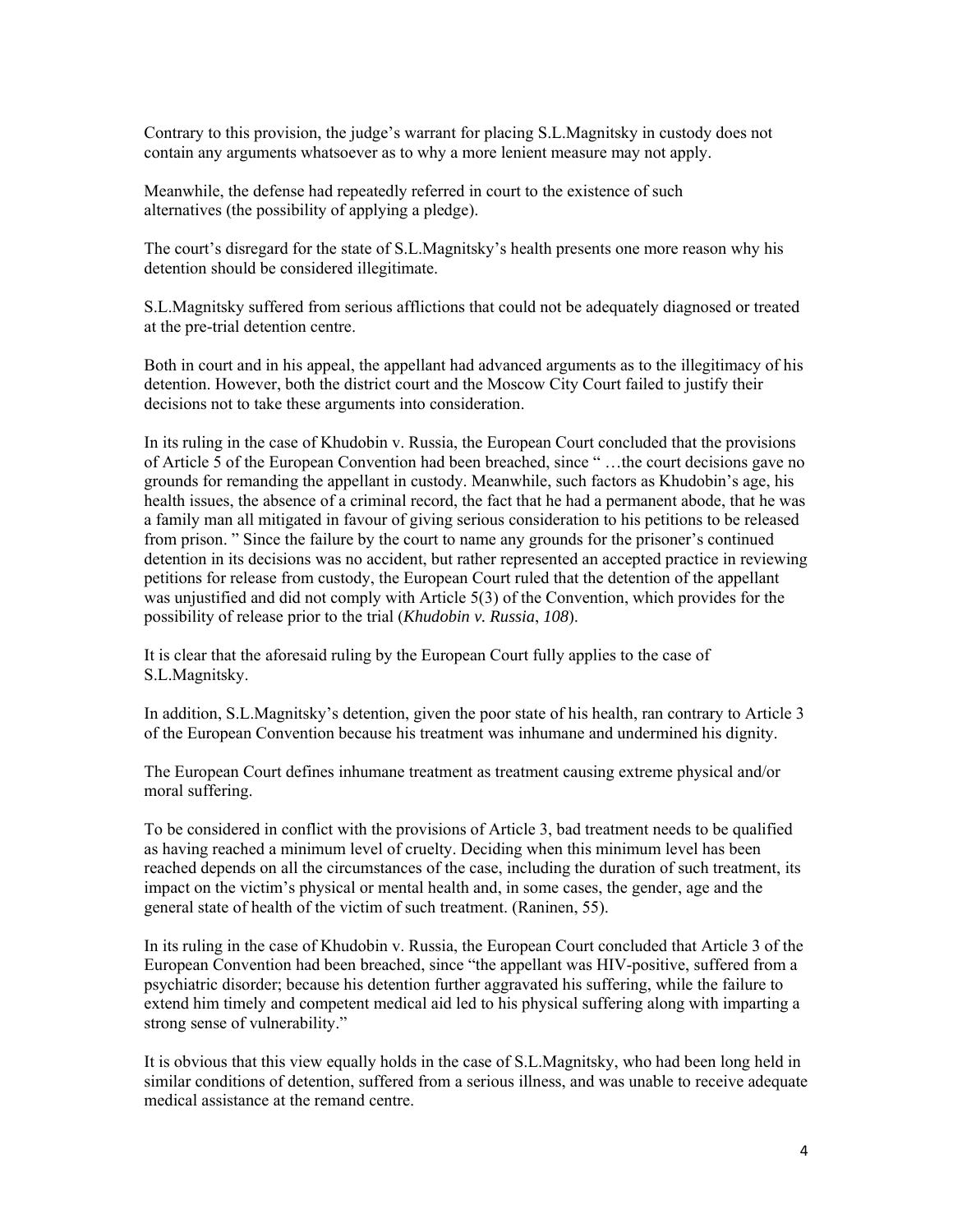Thus, the remand centre and the courts had infringed on S.L.Magnitsky's right under Articles 3 and 5 of the European Convention.

1.3 While considering the matter of whether S.L.Magnitsky should be remanded in custody, the courts had failed to verify that the charges against him were "well justified," thus violating the provisions of Clause "c" § 1, § 4, Article 5 of the European Convention.

The WG report indicates that "…the charges against Magnitsky were fabricated by officials of the Ministry of Home Affairs and the Federal Security Service of the Russian Federation. The allegations of his involvement in the tax evasion by two companies belonging to his client in 2001 were not rooted in actual facts, since the tax authorities had made no claims as to any irregularities on the part of the aforesaid companies, while the deadline for submitting such claims expired back in 2004. Indeed, in 2001 Magnitsky himself had nothing to do with the activities of these companies or their tax accounts: he was neither a constituent member, nor a manager, nor an accountant of these companies. Therefore, contrary to the provisions of the European Convention on Human Rights and despite repeated objections on the part of the defense, the court issued warrants for the arrest and detention of Mr Magnitsky in the absence of any established facts which could justify the suspicion that he had committed offences under the law".

During the sessions which ruled on S.L.Magnitsky's detention and the prolongation of its term, the courts **ignored** his arguments regarding the unfounded nature of the charges against him. The courts did not subpoena the investigator to present relevant evidence, did not examine such evidence in the course of the hearings.

By not acting in this manner, the courts failed to comply with Article 108 of the RF CPC. Clause 2 of Decree No. 22 of 29 October, 2009, "On the court practice of applying judicial measures, such as remanding in custody, securing a pledge and placing under house arrest" by the Plenary session of the RF Supreme Court stipulates that: "In ruling on the applicability of a custodial measure with regard to a person suspected or accused of having committed an offence for which the criminal law prescribes a term of incarceration in excess of two years, the court shall, in each particular case, verify that the suspicion of the person's involvement in the said crime is well founded. While doing so, the court shall be mindful of the fact that a suspicion can be considered justified in the presence of sufficient information proving that the person is capable of having committed this crime, including the grounds specified in Article 91 of the RF CPC."

This failure to act on the part of the Russian courts is also in conflict with the provisions of Clause "c" § 1, Article 5 of the European Convention, which stipulates that:

"1. Everyone has the right to liberty and personal inviolability. No one shall be deprived of liberty, save in the following cases and in accordance with a procedure prescribed by the Law:

c) the lawful arrest or the detention of a person effected for the purpose of bringing the person before the competent legal authority upon reasonable suspicion that the person has committed an offence, or when there exist sufficient grounds to justify the need to prevent the person from committing an offence or escaping after having committed an offence."

The European Court has repeatedly stressed that an arrested person or a detainee has the right to a judicial review in respect of the procedural and material conditions, which are essential for their detention to be "legal" under the Convention. (Brogan, § 65; Nikolova, § 58; Assenov, § 162; Nieitbala, § 66; Trzaska, § 74) This means that it is incumbent on a competent court to examine not only the compliance with procedural requirements (such as those set forth in the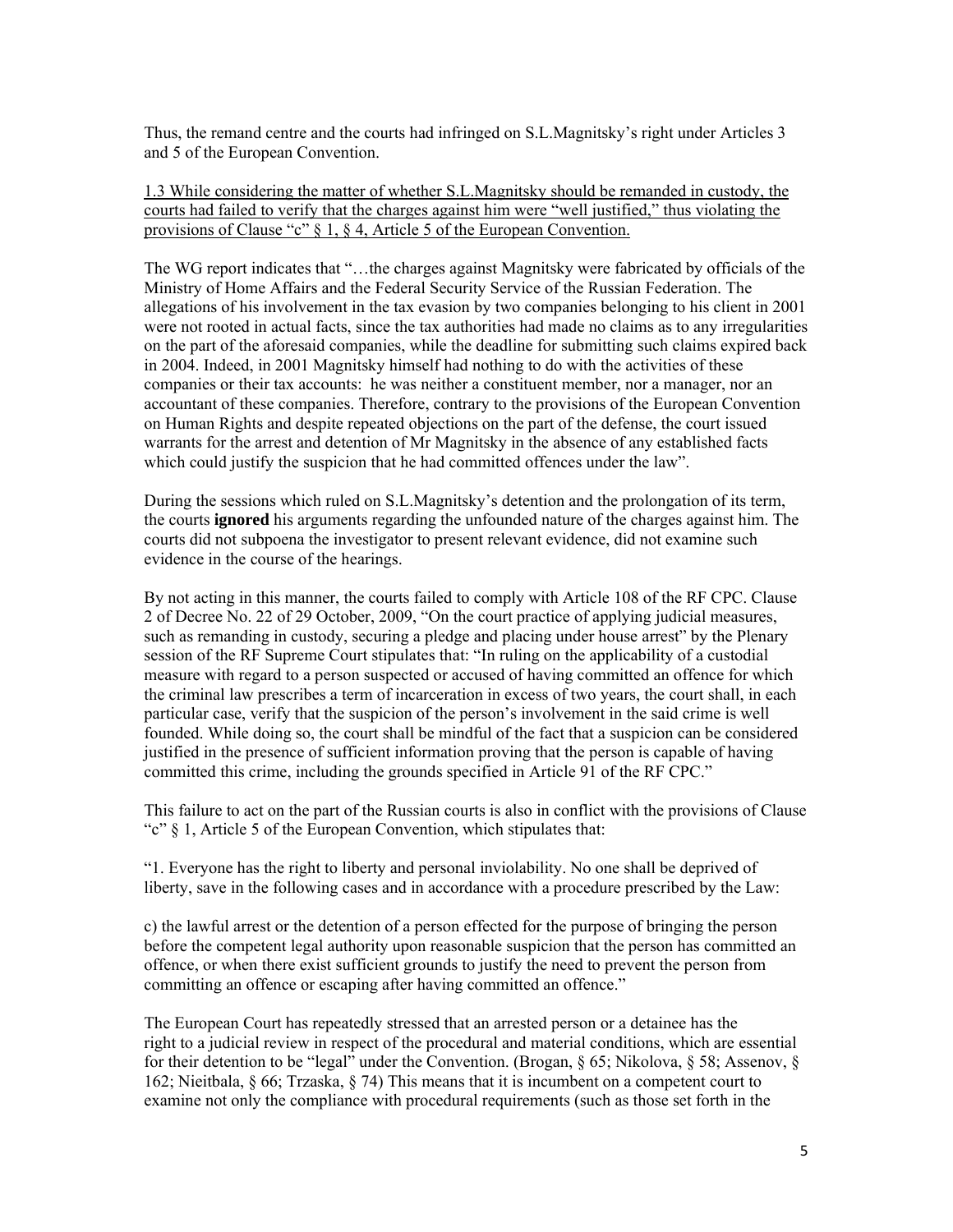national legislation), but also whether the suspicion providing the basis for the arrest is a reasonable one, as well as the legality of what is to be achieved by the arrest (Brogan § 65; Chahal, § 127; Nikolova, § 58).

.

In ruling on the case of Nikolova v. Bulgaria the European Court emphasized the following: "<The court> that considered her appeal against the decision to remand her in custody presumably acted in accordance with the practice, which was current in the work of the Supreme Court at the time, and therefore limited the consideration of the case to checking if the appellant had been accused by the investigator and the prosecutor of a "serious premeditated offence" as defined in the Criminal Code, and whether she was eligible for release on health grounds.

However, in her appeal <...> she put forward persuasive arguments calling into question the robustness of the charges against her and the existence of sufficient grounds for her arrest. She made reference to specific facts, i.e. that she did not try to escape or to impede the course of the investigation for several months after she had become aware of the existence of criminal charges against her, and that she had a family and led a stable life. The appellant also stated her belief that the evidence against her was not of sound nature, since the prosecution had based its case solely on the findings of a judicial review. In her opinion, there was absolutely no evidence to indicate that it was she who spent the missing money, and not one of the other six persons having the keys to the cash register. In its ruling  $\langle ... \rangle \langle$  the court $\rangle$  did not enter into the discussion of any of these arguments, having apparently decided that they were not relevant to the matter of legality of placing the appellant under arrest.

Although § 4, Article 5 of the Convention does not make it incumbent on the presiding judge to take into consideration each and every argument contained in an appeal, all legal constraints would be lost if a judge were free to follow his inner code and law, ignoring or ruling out as irrelevant any specific evidence the detainee may cite to sow doubt in the existence of the necessary conditions to make the deprivation of liberty "legal" in the meaning defined by the Convention. Indeed, the appellant's arguments <...> referred to such specific evidence, and did not seem implausible or shallow. Having failed to take these circumstances into consideration, the regional court did not ensure judicial supervision to the extent and in the manner required by § 4, Article 5 of the Convention". (Nikolova, § 61).

Therefore, the aforementioned court sessions, having failed to verify Magnitsky's arguments regarding the groundless nature of the charges against him, were in violation of the provisions of Clause "c" § 1, § 4, Article 5 of the European Convention and Article 108 of the RF CPC.

Such violations were committed by both the judges of the Tverskoy District Court of Moscow upon taking S.L.Magnitsky into custody and prolonging the term of his detention, and by the judges of the Judicial Criminal Board of the Moscow City Court, who examined these rulings during the appeal hearings.

## 1.4 By extending the term of S.L.Magnitsky's detention the courts acted contrary to the provisions of Clause "c", § 1, Article 5 of the European Convention.

As they deliberated extending S.L.Magnitsky's term of detention, the jurors repeatedly referred to the fact that the initial grounds for keeping S.L.Magnitsky in custody still held. The eventual rulings made no mention of any new grounds for the prolongation.

Meanwhile, the European Court of Human Rights believes that the provisions of Clause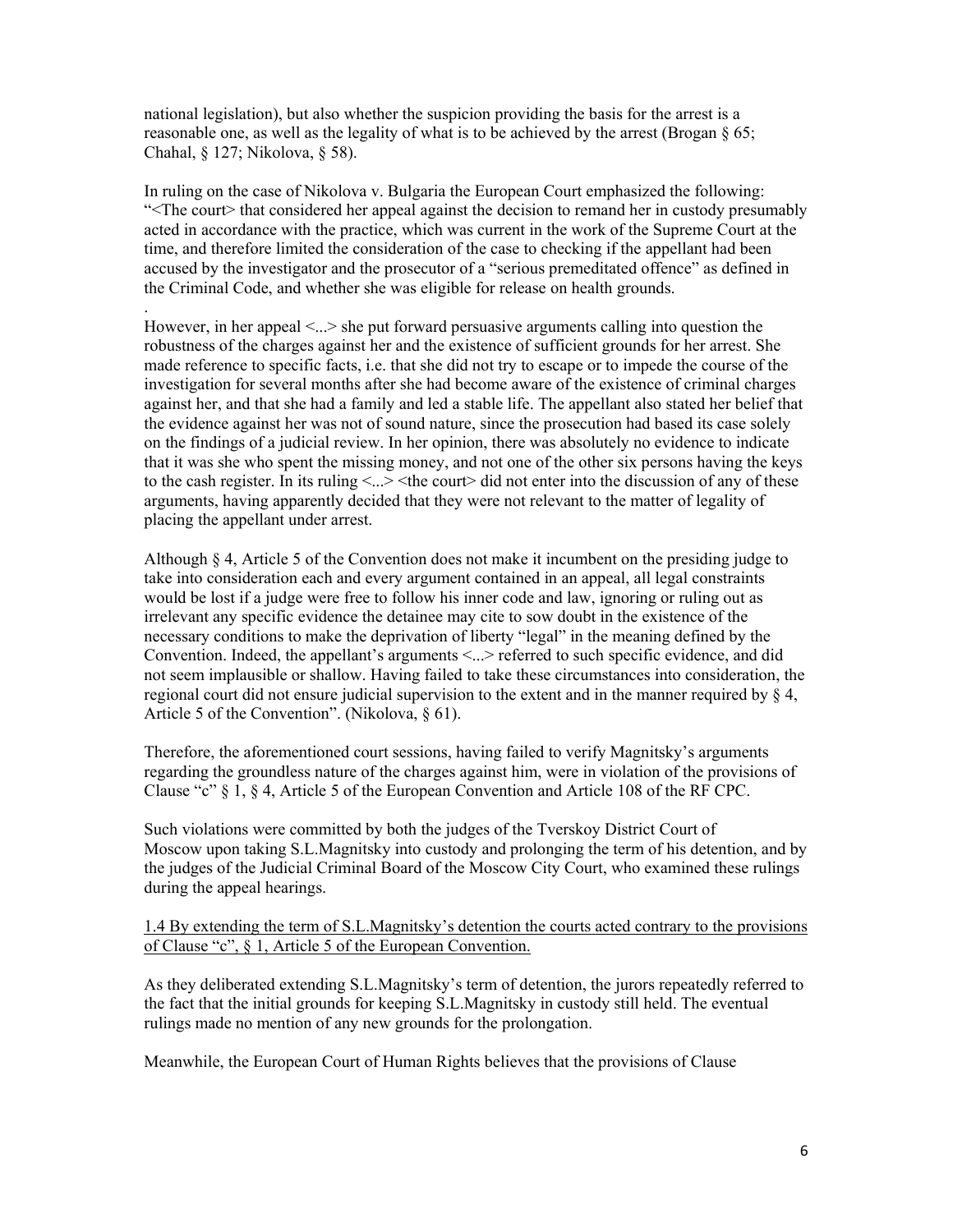"c", § 1, Article 5 of the European Convention imply the need to "update" the grounds for continued incarceration, particularly if a significant period of time has elapsed since the issue of the original warrant.

The European Court of Justice has pointed out in a number of its rulings that: "The Court is quite aware of the need for the authorities to hold the accused in custody, at least at the start of the investigation, so as not to let him/her impede the investigation, especially when the latter involves (...) a complex case requiring laborious and numerous inquiries. However, the investigative needs alone are not enough to justify the detention towards the end of the investigation: the risk usually decreases with time, as the detective work is done, the witness testimonies have been recorded and all the checks have been performed" (W. с. Suisse, 33, 35; the same principle, Clooth, 43).

When ruling on the case of Khudobin v. Russia, the European Court concluded that Article 5 of the European Convention had been breached, since "… the court's decisions gave no grounds to justify continued detention…" (Khudobin v. Russia, 108).

Therefore, the aforementioned courts have breached the international legal norm for extending a term of detention.

## **2. Infringements on S.L.Magnitsky's right to contact with close relatives.**

The case documentation shows that the preliminary investigation authorities had repeatedly denied prisoner S.L.Magnitsky's requests to allow visits by his relatives (a member of his immediate family and other relatives), or a telephone call to his son. When refusing to grant these requests, Investigator O.F.Silchenko did not, in any way, justify his actions. He only said that granting the prisoner's requests would have been improper . In the Investigator's words, the provisions of the RF CPC and of the Federal Law of July 15, 1995, "On the Custodial Detention of Persons Suspected or Accused of Committing Offences," "…do not contain a list of guidelines for investigators as to when to allow or refuse" contacts with relatives of a detainee.

The courts, with which the complaints about the Investigator's decisions had been lodged, failed to consider them for reasons specified below.

Thus, S.L.Magnitsky's right to contact with close family had been denied and infringed upon.

## **3. Infringements on the prescribed procedure for staffing a team to investigate S.L.Magnitsky's case**

The WG report reads: "Magnitsky was prosecuted by the very same officials of the Ministry of Home Affairs (Kuznetzov, Tolchinsky, Krechetov, Droganov) whom he had previously accused of involvement in criminal corruption. Despite the obvious conflict of interests, these officials were put on the investigation team working on Magnitsky's case".

S.L.Magnitsky's defence moved to recall the team leader, O.F.Silchenko, as well as to remove other members of the investigation team: A.O.Droganov, A.A.Krechetov and D.M.Tolchinsky. The defence motion referred to specific evidence that these officials had a personal stake in the outcome of the case, the fact which, pursuant to Part 2, Article 61 of the RF CPC, justified their recall.

 The motion was nevertheless dismissed by the head of the investigation authority. The subsequent appeals to reconsider this dismissal were also denied by the courts.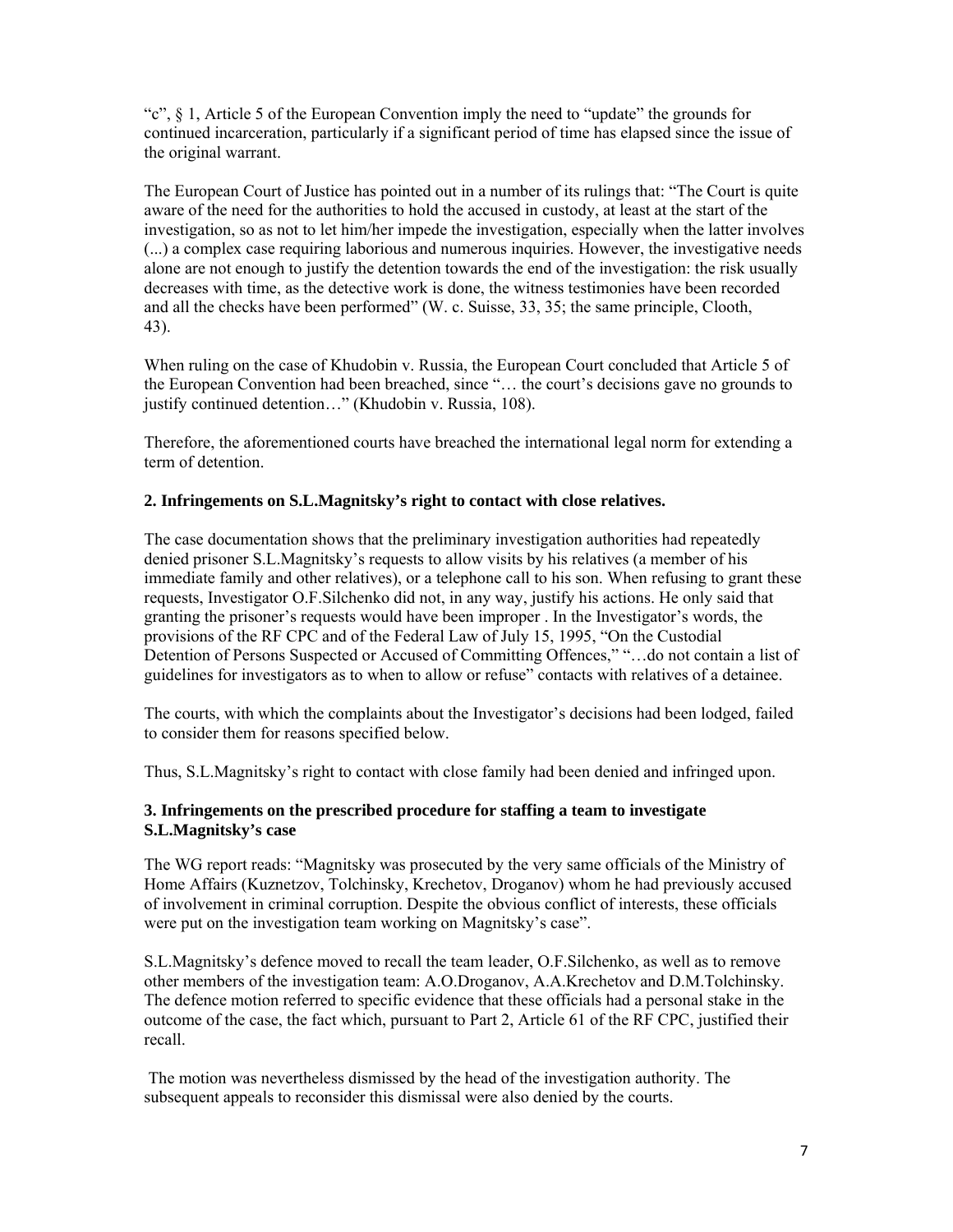## **4. An inefficient review of S.L.Magnitsky's complaints by the prosecutor's office and the courts.**

A careful examination of the case documentation reveals that one of the factors leading to S.L.Magnitsky's death was the inefficient review of his complaints, as well as of the complaints lodged by his defense lawyers, in both judicial and extrajudicial proceedings.

Thus, in response to a detailed, four-page complaint by S.L.Magnitsky's defense counsel, which he addressed to the Prosecutor General of the Russian Federation, citing specific instances of S.L.Magnitsky's rights having been infringed during his incarceration at the pre-trial detention centre(with references to the violations of specific provisions of the Federal Law of July 15, 1995, "On the Custodial Detention of Persons Suspected or Accused of Committing Offences" and of the Internal Regulations of the Department of Detention Centres), the defence received a text which, in a few terse sentences, pointed out that no statutory provisions (without indicating which provisions exactly) had been breached.

In violation of Article 124 of the RF CPC, the reply **did not address** the bulk of the arguments in the complaint.

The defence lodged another complaint with the RF General Prosecutor's Office regarding the infringements on S.L.Magnitsky's right to defend himself, this time in conjunction with his sudden transfer from IZ-77/5 to the Temporary Detention Facility of the Moscow Main Directorate of Home Affairs, as a result of which the accused was no longer able to make use of abstracts from the case as the investigation proceeded further.

In his brief reply of October 09, 2009, A.I.Pechegin, Deputy Head of the Directorate for the Supervision of Serious Crime Investigations at the RF General Prosecutor's Office, once again failed to address most of the arguments put forth in the complaint.

The same treatment was meted out to other complaints sent by S.L.Magnitsky's counsel for the defence to the Head of the Investigations Committee of the RF Ministry of Home Affairs, the RF Prosecutor General and other departments.

The courts were equally inefficient in dealing with the complaints by S.L.Magnitsky's counsel for the defence.

A large number of the aforesaid complaints that had been lodged with the courts **was dismissed out of hand!** 

For example, S.V.Ukhnaleva, a judge at the Tverskoy District Court of Moscow, in her decree of October 12, 2009, summarily dismissed S.L.Magnitsky's complaint regarding the unlawful actions by the investigator, who had arbitrarily refused to grant the accused his requests for a family visit and a paid telephone call. The judge justified her decision by ruling that "decisions or actions (inaction) by the officials mandated to conduct a pre-trial investigation of a criminal case may be appealed against," whereas the said powers of the investigator (to permit a visit or a call) do not bear upon the prosecution of a criminal offence, and so may not be challenged in court.

This view is in conflict with Part 1, Article 125 of the RF CPC, which stipulates that the decisions or actions (inaction) by officials at the pre-trial stages of criminal proceedings may be subject to challenge in a judicial procedure, provided such decisions or actions are capable of prejudicing constitutional rights and freedoms of the participants of criminal proceedings, or of other persons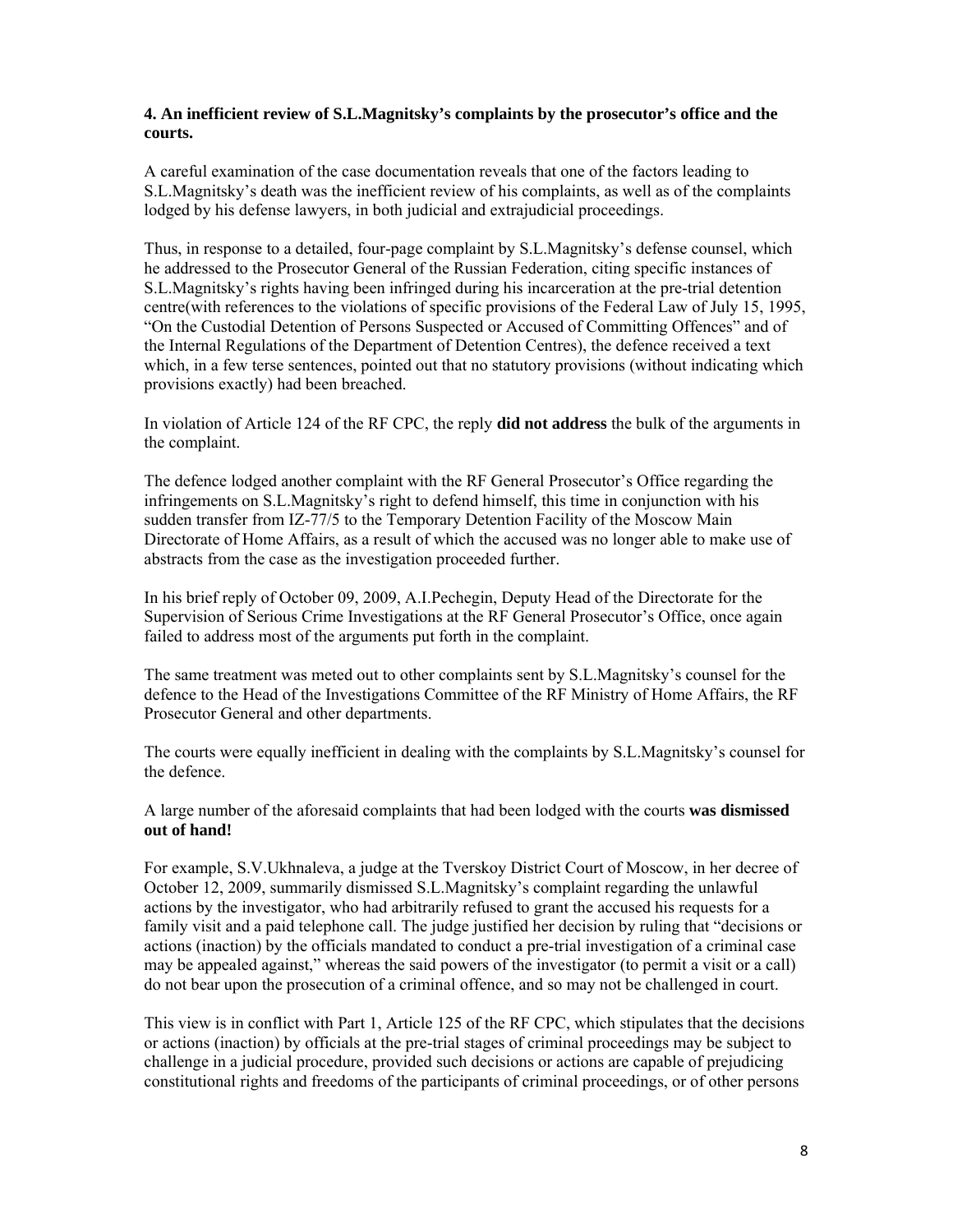whose rights and legitimate interests have been infringed, or when they can inhibit the access to justice. The RF CPC does not provide for any other limitations of the right to judicial appeal.

It must be pointed out, however, that the judge's view is fully in line with the interpretation contained in Clause 3, Decree No. 1 of 10 February, 2009, "On the court practice of handling complaints within the scope of Article 125 of the RF CPC," by the Plenary Session of the RF Supreme Court, which reads: "…the decisions and actions (inaction) by the officials whose purview does not bear upon the prosecution of a criminal offence in pre-trial proceedings (for example, by a prosecutor upholding the charges on behalf of the state in court, or by the head of a pre-trial detention center) are not subject to challenge within the scope of Article 125 of the RF CPC."

This interpretation by the RF Supreme Court, which runs contrary to the letter of Article 125 of the RF CPC, had therefore served as a basis for dismissing S.L.Magnitsky's complaint.

In a similar manner, the Tverskoy District Court of Moscow summarily dismissed the objection by S.L.Magnitsky's defence counsel in respect of his transfer from the pre-trial detention centre to the temporary detention facility. In the opinion of the court, upheld by the Moscow City Court, "…the limitation of rights and freedoms of accused persons lawfully held in custody" may not in itself be subject of judicial proceedings within the scope of Article 125 of the RF CPC.

#### **Conclusions:**

1. The present examination of case documentation in support of the criminal charges against S.L.Magnitsky has highlighted the existence of systemic flaws in the current RF criminal procedural law and the practice of its application.

As can be gleaned from S.L.Magnitsky's case, the provisions of Part 1, Article 108 of the RF CPC mandating the need for references to specific facts in a judge's warrant to remand the accused in custody and prohibiting the use of operational reports, which do not conform to the indicia of evidence, in court proceedings, are legal fiction honoured in its breach.

In spite of the amassed body of rulings by the European Court of Human Rights in respect of Russia, the Court's views regarding the standards of imprisonment and detention of accused persons (suspects) have not significantly affected the practice of law enforcement in the Russian Federation. The courts persistently depart from due process in the same manner that has in the past been repeatedly qualified by the European Court as violating Article 5 of the Convention for the Protection of Human Rights and Fundamental Freedoms. This, in fact, bears witness to the non-compliance by the Russian Federation with the aforesaid decisions of the European Court, since the state has not been taking systemic measures of the kind needed to eliminate such abuses in the future.

It would seem that the only way out of the current quandary is to radically narrow down the legislative scope for the application of custodial measures and, as much as possible, to codify the grounds for the choice thereof in the criminal procedural law.

What also appears necessary is to transpose the international legal standards governing detention directly into the letter of the RF CPC.

2. Our scrutiny of S.L.Magnitsky's case has revealed a recent weakening of the system of criminal procedural guaranties of the rights of accused persons (suspects) remanded in custody. The codification in the RF CPC of the absolutely unbounded, indeed discretional powers of an investigator in deciding how to treat a detainee's request to be allowed contacts with relatives